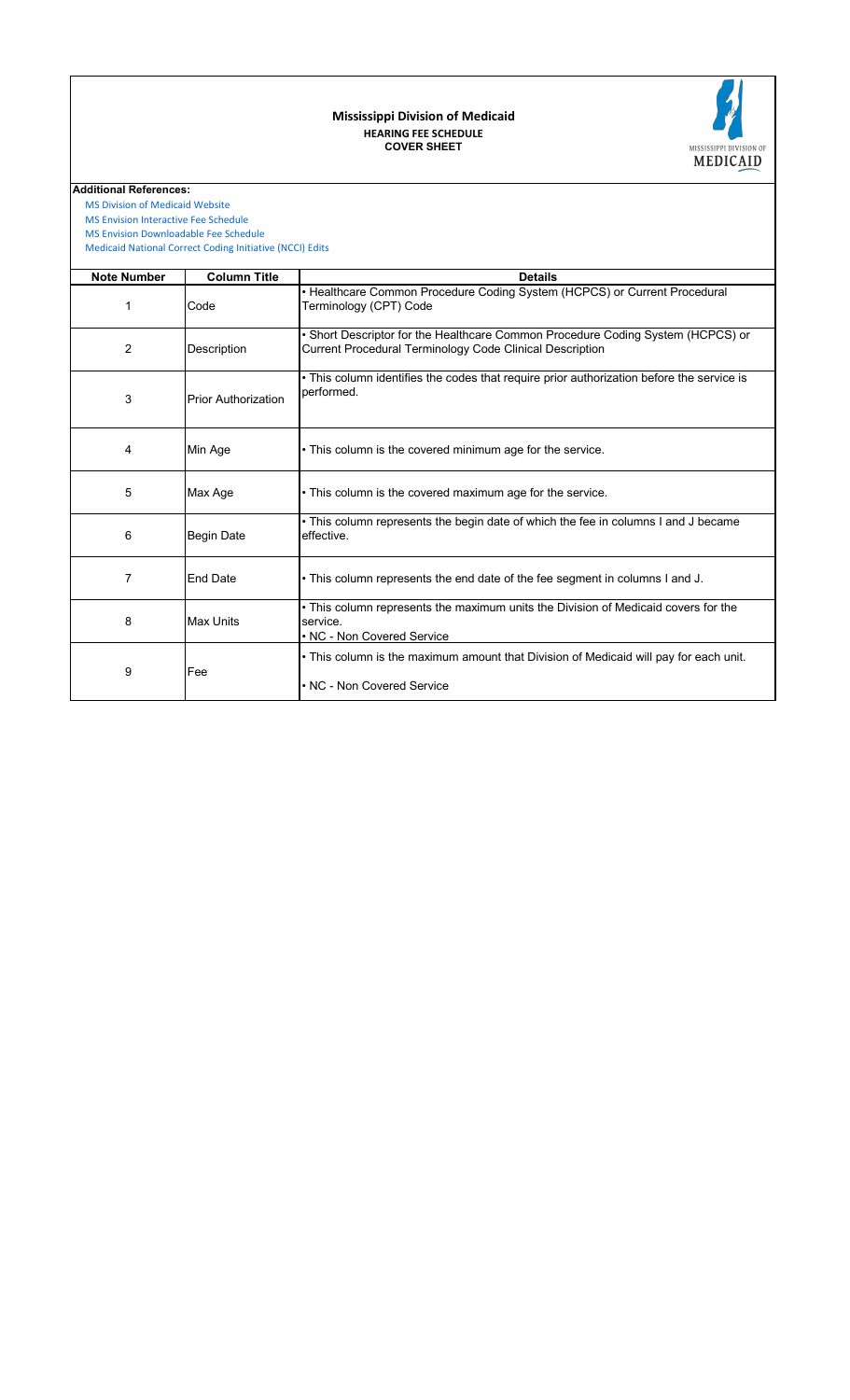## **Mississippi Division of Medicaid HEARING WEBSITE FEE SCHEDULE Print Date: APRIL 5, 2022**



The fee schedules located on the Mississippi Medicaid website are prepared to assist Medicaid providers and are not intended to grant rights or impose obligations. Every effort is made to assure the accuracy of the information within the fee schedules as of the date they are printed. Medicaid makes no guarantee that this compilation of fee schedule information is error-free and will bear no responsibility or liability for the results or consequences of the use of these schedules. Fee schedules are posted for informational purposes only and do not guarantee reimbursement. Fees are subject to the rules and requirements of the Division of Medicaid, Federal and State law.

\*\*All services and maximums allowed quantities are subject to NCCI procedure-to-procedure or medically unlikely editing even if prior authorized.\*\*

The Current Procedural Terminology (CPT) and Current Dental Terminology (CDT) codes descriptors, and other data are copyright© 2021 American Medical Association and © 2021 American Dental Association (or such other date publication of CPT and CDT). All rights reserved. Applicable FARS/DFARS apply.

| Code  | <b>Description</b>                 | PA         | <b>Min Age</b> | <b>Max Age</b> | <b>Begin Date</b> | <b>End Date</b> | <b>Max Units</b> | Fee       |
|-------|------------------------------------|------------|----------------|----------------|-------------------|-----------------|------------------|-----------|
| V5008 | HEARING SCREENING                  | NO         | 0              | $\mathbf{1}$   | 7/1/2020          | 12/31/9999      | 1                | 30.00     |
| V5010 | <b>HEARING AID EVALUATION TEST</b> | ΝO         | 0              | 999            | 1/1/1994          | 12/31/9999      | $\mathbf{1}$     | 33.26     |
| V5011 | FITTING/ORIENTATION/CHECKING O     | <b>NO</b>  | 0              | 999            | 12/10/1991        | 12/31/9999      | $\overline{2}$   | <b>NC</b> |
| V5014 | HEARING AID REPAIR/MODIFYING       | YES        | 0              | 20             | 10/1/2003         | 12/31/9999      | $\overline{2}$   | 95.00     |
| V5020 | <b>CONFORMITY EVALUATION</b>       | <b>NO</b>  | 0              | 20             | 1/1/1994          | 12/31/9999      | $\mathbf{1}$     | 24.40     |
| V5030 | HEARING AID, MONAURAL, BODY N      | <b>YES</b> | 0              | 20             | 7/1/2020          | 12/31/9999      | $\mathbf{1}$     | 286.00    |
| V5040 | HEARING AID, MONAURAL, BODY W      | YES        | 0              | 20             | 7/1/2020          | 12/31/9999      | $\mathbf{1}$     | 275.00    |
| V5050 | HEARING AID, MONAURAL, IN THE      | YES        | 0              | 20             | 7/1/2020          | 12/31/9999      | $\mathbf{1}$     | 264.00    |
| V5060 | HEARING AID, MONAURAL, BEHIND      | YES        | 0              | 20             | 7/1/2020          | 12/31/9999      | $\mathbf 1$      | 286.00    |
| V5070 | <b>GLASSES, AIR CONDUCTION</b>     | ΝO         | 0              | 999            | 7/1/2004          | 12/31/9999      | $\mathbf{1}$     | <b>NC</b> |
| V5080 | <b>GLASSES, BONE CONDUCTION</b>    | ΝO         | 0              | 20             | 12/1/2013         | 12/31/9999      | $\mathbf{1}$     | <b>NC</b> |
| V5090 | DISPENSING FEE                     | <b>NO</b>  | 0              | 20             | 12/1/2013         | 12/31/9999      | $\mathbf{1}$     | <b>NC</b> |
| V5095 | IMPLANT MID EAR HEARING PROS       | <b>NO</b>  | 0              | 999            | 1/1/2003          | 12/31/9999      | $\overline{2}$   | <b>NC</b> |
| V5100 | HEARING AID, BILATERAL, BODY       | YES        | 0              | 20             | 1/1/1994          | 12/31/9999      | $\mathbf{1}$     | 306.35    |
| V5110 | DISPENSING FEE, BILATERAL          | <b>YES</b> | 0              | 20             | 1/1/1994          | 12/31/9999      | $\mathbf{1}$     | 177.40    |
| V5120 | <b>BINAURAL, BODY</b>              | <b>YES</b> | 0              | 20             | 1/1/1994          | 12/31/9999      | $\mathbf{1}$     | 577.50    |
| V5130 | BINAURAL, IN THE EAR               | YES        | 0              | 20             | 1/1/1994          | 12/31/9999      | $\mathbf{1}$     | 577.50    |
| V5140 | BINAURAL, BEHIND THE EAR           | YES        | 0              | 20             | 1/1/1994          | 12/31/9999      | $\mathbf{1}$     | 577.50    |
| V5150 | <b>BINAURAL, GLASSES</b>           | NO         | 0              | 999            | 7/1/2004          | 12/31/9999      | $\mathbf{1}$     | NC.       |
| V5160 | DISPENSING FEE, BINAURAL           | YES        | 0              | 20             | 1/1/1994          | 12/31/9999      | $\mathbf{1}$     | 177.40    |
| V5190 | HEARING AID, CROS, GLASSES         | <b>NO</b>  | 0              | 999            | 7/1/2004          | 12/31/9999      | $\mathbf{1}$     | <b>NC</b> |
| V5200 | DISPENSING FEE, CROS               | NO         | 0              | 999            | 7/1/2004          | 12/31/9999      | $\mathbf{1}$     | <b>NC</b> |
| V5214 | HEARING AID BINAURAL ITC/ITC       | NO         | 0              | 999            | 1/1/2019          | 12/31/9999      | $\mathbf{1}$     | NC.       |
| V5230 | HEARING AID, BICROS, GLASSES       | <b>NO</b>  | 0              | 999            | 7/1/2004          | 12/31/9999      | $\mathbf{1}$     | <b>NC</b> |
| V5240 | DISPENSING FEE, BICROS             | <b>NO</b>  | 0              | 999            | 7/1/2004          | 12/31/9999      | $\mathbf{1}$     | <b>NC</b> |
| V5241 | DISPENSING FEE, MONAURAL           | YES        | 0              | 20             | 12/1/2013         | 12/31/9999      | $\mathbf{1}$     | 88.70     |
| V5242 | HEARING AID, MONAURAL, CIC         | NO         | 0              | 999            | 1/1/2002          | 12/31/9999      | $\mathbf{2}$     | <b>NC</b> |
| V5243 | HEARING AID, MONAURAL, ITC         | <b>NO</b>  | 0              | 999            | 1/1/2002          | 12/31/9999      | $\overline{2}$   | ΝC        |
| V5244 | HEARING AID, PROG, MON, CIC        | <b>NO</b>  | 0              | 999            | 1/1/2002          | 12/31/9999      | $\overline{2}$   | <b>NC</b> |
| V5245 | HEARING AID, PROG, MON, ITC        | <b>NO</b>  | 0              | 999            | 1/1/2002          | 12/31/9999      | $\overline{2}$   | <b>NC</b> |
| V5246 | HEARING AID, PROG, MON, ITE        | <b>NO</b>  | 0              | 999            | 1/1/2002          | 12/31/9999      | $\overline{2}$   | NC        |
| V5247 | HEARING AID, PROG, MON, BTE        | NO.        | 0              | 999            | 1/1/2002          | 12/31/9999      | $\overline{2}$   | <b>NC</b> |
| V5248 | HEARING AID, BINAURAL, CIC         | <b>NO</b>  | 0              | 999            | 1/1/2002          | 12/31/9999      | 9,999            | <b>NC</b> |
| V5249 | HEARING AID, BINAURAL, ITC         | <b>NO</b>  | 0              | 999            | 1/1/2002          | 12/31/9999      | 9,999            | NC        |
| V5250 | HEARING AID, PROG, BIN, CIC        | ΝO         | 0              | 999            | 1/1/2002          | 12/31/9999      | 9,999            | ΝC        |
| V5251 | HEARING AID, PROG, BIN, ITC        | ΝO         | 0              | 999            | 1/1/2002          | 12/31/9999      | 9,999            | ΝC        |
| V5252 | HEARING AID, PROG, BIN, ITE        | ΝO         | 0              | 999            | 1/1/2002          | 12/31/9999      | 9,999            | <b>NC</b> |
| V5253 | HEARING AID, PROG, BIN, BTE        | <b>NO</b>  | 0              | 999            | 1/1/2002          | 12/31/9999      | 9,999            | <b>NC</b> |
| V5254 | HEARING ID, DIGIT, MON, CIC        | YES        | 0              | 20             | 7/1/2020          | 12/31/9999      | $\mathbf{1}$     | 1,600.00  |
| V5255 | HEARING AID, DIGIT, MON, ITC       | YES        | 0              | 20             | 7/1/2020          | 12/31/9999      | $\mathbf{1}$     | 1,600.00  |
| V5256 | HEARING AID, DIGIT, MON, ITE       | YES        | 0              | 20             | 7/1/2020          | 12/31/9999      | $\mathbf{1}$     | 1,600.00  |
| V5257 | HEARING AID, DIGIT, MON, BTE       | YES        | 0              | 20             | 7/1/2020          | 12/31/9999      | $\mathbf 1$      | 1,600.00  |
| V5258 | HEARING AID, DIGIT, BIN, CIC       | YES        | 0              | 20             | 12/1/2013         | 12/31/9999      | $\mathbf{1}$     | 3,200.00  |
| V5259 | HEARING AID, DIGIT, BIN, ITC       | YES        | 0              | 20             | 12/1/2013         | 12/31/9999      | $\mathbf 1$      | 3,200.00  |
| V5260 | HEARING AID, DIGIT, BIN, ITE       | YES        | 0              | 20             | 12/1/2013         | 12/31/9999      | $\mathbf{1}$     | 3,200.00  |
| V5261 | HEARING AID, DIGIT, BIN, BTE       | YES        | 0              | 20             | 12/1/2013         | 12/31/9999      | $\mathbf{1}$     | 3,200.00  |
| V5262 | HEARING AID, DISP, MONAURAL        | ΝO         | 0              | 999            | 1/1/2002          | 12/31/9999      | $\overline{2}$   | <b>NC</b> |
| V5263 | HEARING AID, DISP, BINAURAL        | ΝO         | 0              | 999            | 1/1/2002          | 12/31/9999      | $\mathbf{1}$     | ΝC        |
| V5264 | EAR MOLD/INSERT                    | NO         | 0              | 20             | 10/1/2003         | 12/31/9999      | $\overline{2}$   | 18.15     |
| V5265 | EAR MOLD/INSERT, DISP              | ΝO         | 0              | 999            | 1/1/2002          | 12/31/9999      | $\mathbf 2$      | <b>NC</b> |
| V5267 | HEARING AID SUP/ACCESS/DEV         | ΝO         | 0              | 999            | 1/1/2002          | 12/31/9999      | 9,999            | <b>NC</b> |
| V5275 | EAR IMPRESSION                     | NO         | 0              | 999            | 1/1/2002          | 12/31/9999      | $\mathbf{1}$     | ΝC        |